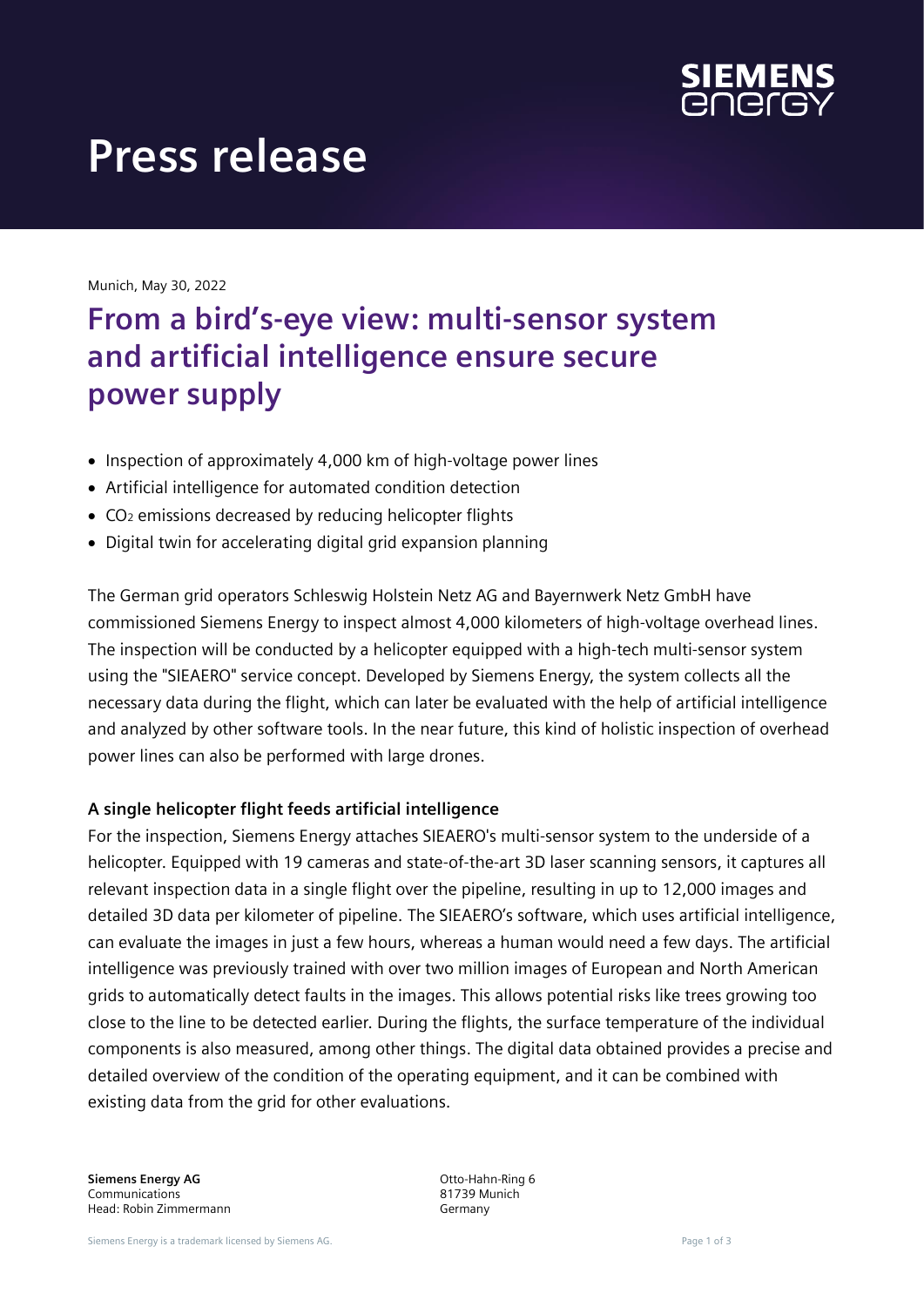## **Press release**



"The use of artificial intelligence is an important advance in the inspection of power lines. The high data quality makes us more precise and more cost-efficient, and it also allows us to conduct the inspection more safely. What's more, with conventional measurement and inspection techniques, the lines would have to be flown over several times to get the same results. Each flight saved over the distance of 4,000 kilometers saves 74 tons of  $CO<sub>2</sub>$  emissions. This is another way that we're making an important contribution to the environment, while supporting our customers to maximize the reliability of the transmission grids," says Milena Ramos Subires, Vice President Transmission Service at Siemens Energy.

#### **From data mountain to digital twin**

Every kilometer of line flown generates 300 gigabytes of data. The SIEAERO system uses this data to create a digital twin, a highly accurate image of the network infrastructure being inspected, including poles, lines, terrain, and vegetation. With the digital twin, network operators can simulate extreme events like a tree falling on a line and causing it to fail and take the appropriate preventive measures. To guarantee a continuous power supply during the energy transition, the power grids need to be expanded. With comprehensive 3D models of the grid, the necessary expansion and modification measures can be planned and implemented more quickly.

#### **Drone instead of helicopter?**

In the future, drones could once again significantly simplify and improve the inspection of power lines. Siemens Energy has already successfully performed several test flights with a drone equipped with the SIEAERO system. Using a drone has a number of advantages: It's more environmentally friendly and quieter than a helicopter, and critical locations could be approached in a more targeted manner. Currently, however, most countries still prohibit the use of unmanned aerial vehicles beyond the visual range. As soon as the legal situation permits in these countries, Siemens Energy will also offer SIEAERO as a drone service.

#### **Further information on the transmission network:**

Roughly 1.8 million kilometers of power lines run like veins through the German energy infrastructure, ensuring that electricity reaches every socket. The high-voltage lines in the transmission grid are especially important: They ensure that large amounts of electricity can first be transported quickly over long distances to conurbations, and then the electricity can be distributed to consumers via the lower-voltage networks. Regular checks by grid operators of the high-voltage lines – which in Germany extend over some 37,000 kilometers – are essential to ensuring an uninterrupted supply of electricity. At the same time, the growing share of renewable energies is

**Siemens Energy AG** Communications Head: Robin Zimmermann Otto-Hahn-Ring 6 81739 Munich Germany